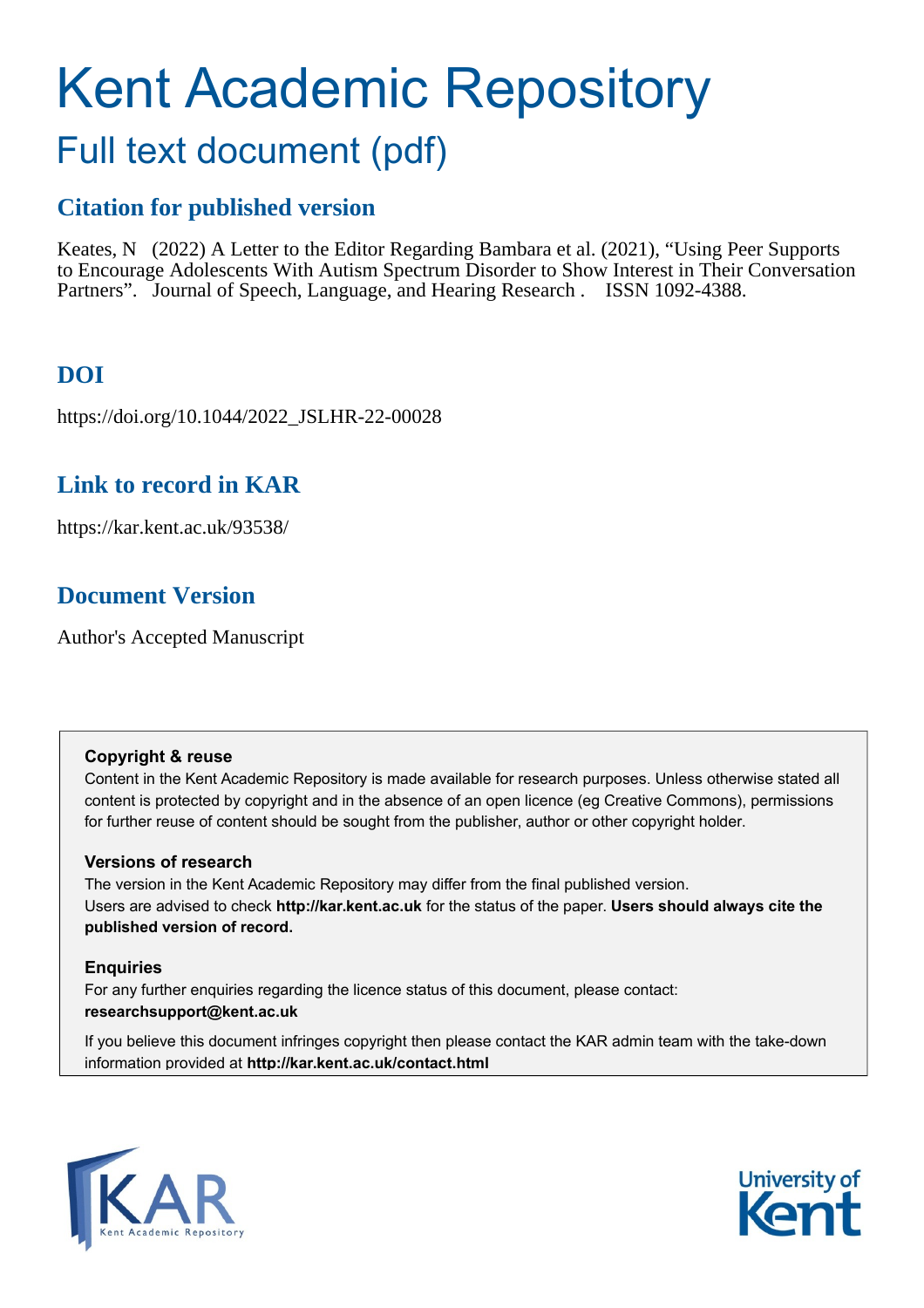

### Letter to the Editor

# A Letter to the Editor Regarding Bambara et al. (2021), "Using Peer Supports to Encourage Adolescents With Autism Spectrum Disorder to Show Interest in Their Conversation Partners"

### Nathan Keates<sup>a</sup>

<sup>a</sup> Tizard Centre, University of Kent, Canterbury, Kent, United Kingdom

#### ARTICLE INFO

Article History: Received January 16, 2022 Revision received January 19, 2022 Accepted January 19, 2022

Editor-in-Chief: Stephen M. Camarata

[https://doi.org/10.1044/2022\\_JSLHR-22-00028](https://doi.org/10.1044/2022_JSLHR-22-00028)

### ABSTRACT

**Purpose:** The purpose of this letter is to address interpretations regarding Bambara et al.'s (2021) study and help resolve potential for further missteps within this line of research. Conclusion: There is clear value in teaching skills that are wanted by autistic people. The primary issue within the article is that it does not acknowledge the double empathy problem and is constructed based on only a neurotypical system of interpretation or communication style. What is being promoted is to address skills autistic participants request.

Bambara et al.'s (2021) study investigated three autistic participants to help their development of peerfocused conversation with a cue sheet to assist in selfreflection. The article addresses the development of capabilities the three autistic participants did not have previously well. Enabling the skill development of abilities frequently required in life (such as language and flexibility) can be beneficial (Kapp, 2020). Nonetheless, due to potential literature missed, some key factors have not been considered. For example, as McCracken (2021) argues, the practice of altering autistic communication is essentially asking them to pass as neurotypical (which is known to cause harm; Cage & Troxell-Whitman, 2019; Halsall et al., 2021; Libsack et al., 2021).

### Considering the Double Empathy Problem: Autistic Sociality

Autistic people tend to have to change to suit other people's communication styles (Williams et al., 2021). Ensuring the social engagement of communication is put upon the autistic person, terming them as "socially disabled." This creates social pressure upon them to accommodate the neurotypical communicative need. However, as per Morrison, DeBrabander, Jones, Ackerman, and Sasson (2020), the perception of atypical autistic sociality is unfounded, and there is a need to acknowledge the real-world relational dynamics. Recent studies including those by Crompton et al. (2020) and Morrison, DeBrabander, Jones, Faso, et al. (2020) found there are benefits for autistic people to socializing with those with an insider identity (e.g., being autistic). The neurotypical difficulties experienced by the mismatch in neurotype with autistic peers are an important part of the social difficulties (Davis & Crompton, 2021) upon which Bambara et al. (2021) is based. Furthermore, Bambara et al. (2021) indicate how the goal of demonstrating interest in their conversation partners was through verbal means, but other forms, such as nonverbal methods, also exist (e.g., nods, smiles, and eye gaze). Jack (2013) discusses that autistic communication does not seem to be constructed as neurotypical human communication. Instead, autistic people may engage in communication through their system of interpretation (contrary to the wider cultural norms, e.g., eye contact in many Western cultures; Williams et al., 2021). Similarly, such systems of interpretation (i.e., *backchanneling*, the verbal sounds made to signify the interlocutor is listening) are found to not be used in the homogeneous autistic neurotypes

Correspondence to Nathan Keates: nk411@kent.ac.uk. Disclosure: The author has declared that no competing financial or nonfinancial interests existed at the time of publication.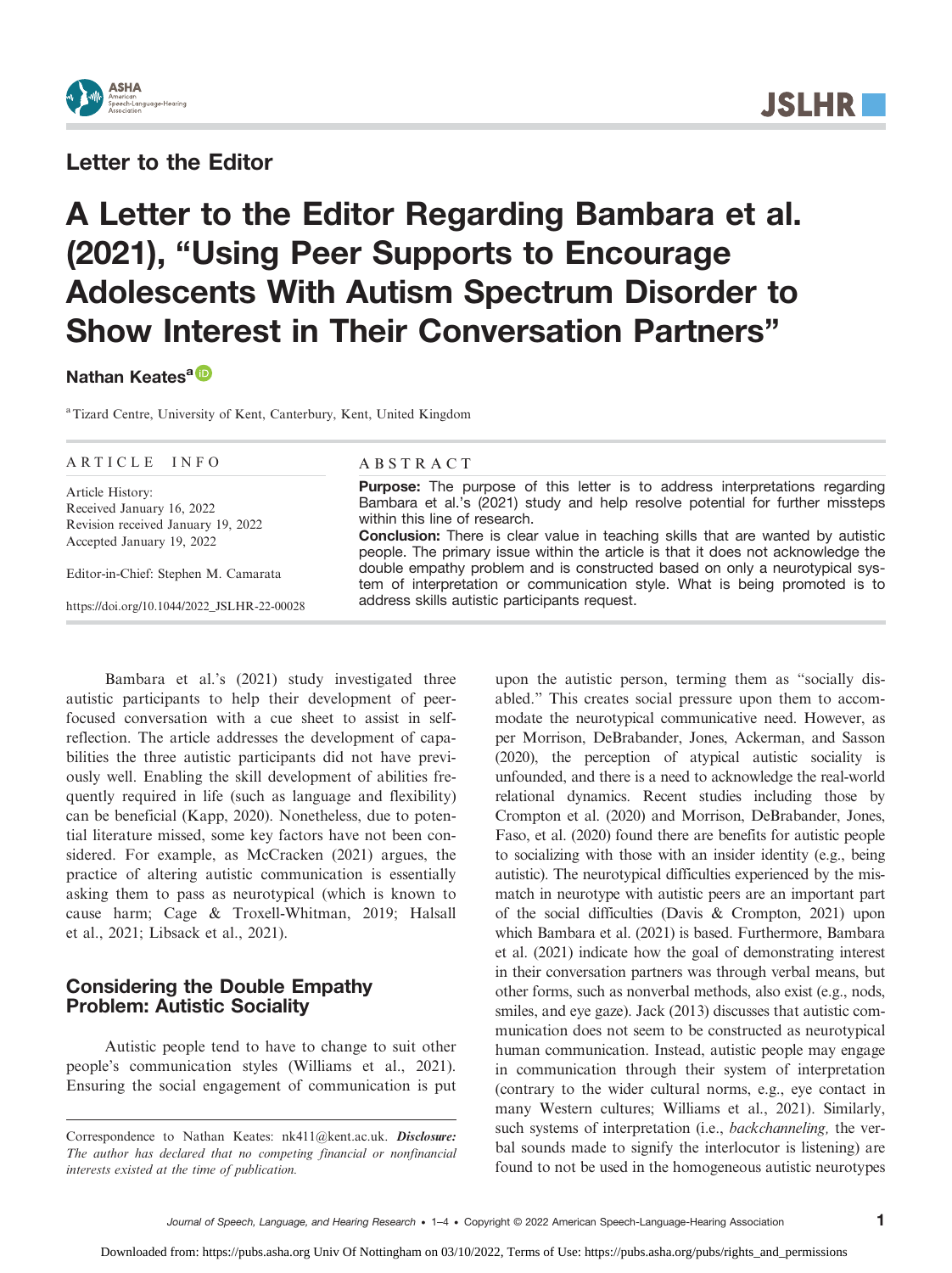interlocutors (Rifai et al., 2021). Albeit that it is commendable that the autistic participants in Bambara et al. (2021) were not forced to adhere to neurotypical backchanneling, the peer focus within the study means the skills are still comparable to the neurotypical peers. Thus, the peers were assigned more power in regard to their position within the research—that is, improving the autistic participants' conversation skills.

DeBrabander et al. (2019) reports that autistic people have rapport with other autistic people due to the lack of impediment that any one social encounter has upon a desire for another social exchange. In fact, Crompton et al. (2020) found that neurotypical people self-rate themselves higher than observers, and autistic people more accurately self-rate their rapport. Therefore, this reifies that autistic people do not need to learn peer-focused communication when their communication may be accepted elsewhere.

Likewise, nonspeaking autistic people have a nonnormative communication style (Ashby & Causton-Theoharis, 2009; Baggs, 2012; Lebenhagen, 2020). For examples of autistic accounts of being nonspeaking, see Higashida (2016) and Baggs (2012). As for autistic people in moments of greater support needs (to avoid the misnomer of high/low binary of "functioning"; Alvares et al., 2019), a hypothetical triggering event may leave someone to be selectively mute (e.g., Peña, 2019); if those around them empathize and are supportive, there is scope to engage in the communication style necessary in that moment. As an example of positive engagement with nonspeaking autistic children, Jaswal et al. (2020) found parents could form an emotionally reciprocal relationship with their child(ren) by considering the forms of connections the child offers (assuming competence and through acceptance).

Milton's (2012) double empathy problem relates to these issues through a mismatch of salience. The autistic participants were not understood when using their own communication style and, as such, were required to comply with and emulate their neurotypical peers.

### The Autistic Voice Matters

As social validity centers on the social importance and acceptability of goals (Foster & Mash, 1999), in this case, network peers' agreement about whether autistic people succeeded may not hold true social validity for the autistic participants. With ten neurotypical peers and three autistic people, the study reported asking the neurotypical peers whether the autistic participants achieved their target skills. This places the perceived social validity onto the neurotypical participants, rather than the autistic participants. This echoes the concern regarding social validity as given above and further amplifies a mismatch of salience. Crucially, this is a case of oughtism (Evans, 2020), whereby autistic people ought to be other than themselves. The weight of whose opinion matters is at disparity. Therefore, their opinions are diminished unless they match the views of their network. It remains unclear whether the autistic participants were asked if these skills were desired. There are autistic people that do want to learn "relevant" social skills to fit in with society or maintain friendships, yet everyone must adapt their communication (to some extent) dependent on who they are talking to (i.e., in relation to Milton's double empathy problem).

It is vital to engage autistic people in their needs. An ever-increasing amount of work is being conducted acknowledging the need of the autistic voice in research (e.g., Ashworth et al., 2021; Botha, 2021; Pellicano & den Houting, 2021; Waldock, 2019). Therefore, this should be the same within research that is attempting to support and form development opportunities. It is only too common that the autistic experience is devalued (Baggs, 2010). Akin to Arnstein's ladder of citizen control (Arnstein, 1969), autistic people should have a level of power equivalent to citizens' control regarding their own autonomy (including desired skills taught) and, more broadly, research about autistic people (or preferentially with autistic people).

The power imbalance noticeable in Bambara et al. (2021) begs the question about reporting what was wanted by the autistic participants (and not just "enjoyed"). We need to acknowledge the impact of compliance (see Sandoval-Norton & Shkedy, 2019), the need to change the widely accepted normative idea about what being social means (neuroqueering interpersonal communication theory; Cole, 2021), and autistic people being valid in and of themselves (Yergeau, 2017). There is a growing body of knowledge that demonstrates the importance of gaining a positive identity (which would include autistic system of interpretation) and that being accepted by others improves quality of life (Cage et al., 2018; Cooper et al., 2017).

Lastly, language used to describe autistic people in the field of autism research has been found to vary across different groups of people (Kenny et al., 2016). Although some autistic people will use or want person-first language, it is important to acknowledge the role of stigma (Bottema-Beutel et al., 2021) and how many autistic people understand being autistic as part of their identity (Sinclair, 2013). This is vital to consider, especially when considering power imbalances and the autistic voice within research.

### Conclusion

There may be some scope to run skills training that matters to autistic participants. However, social and communication skills must address the double empathy problem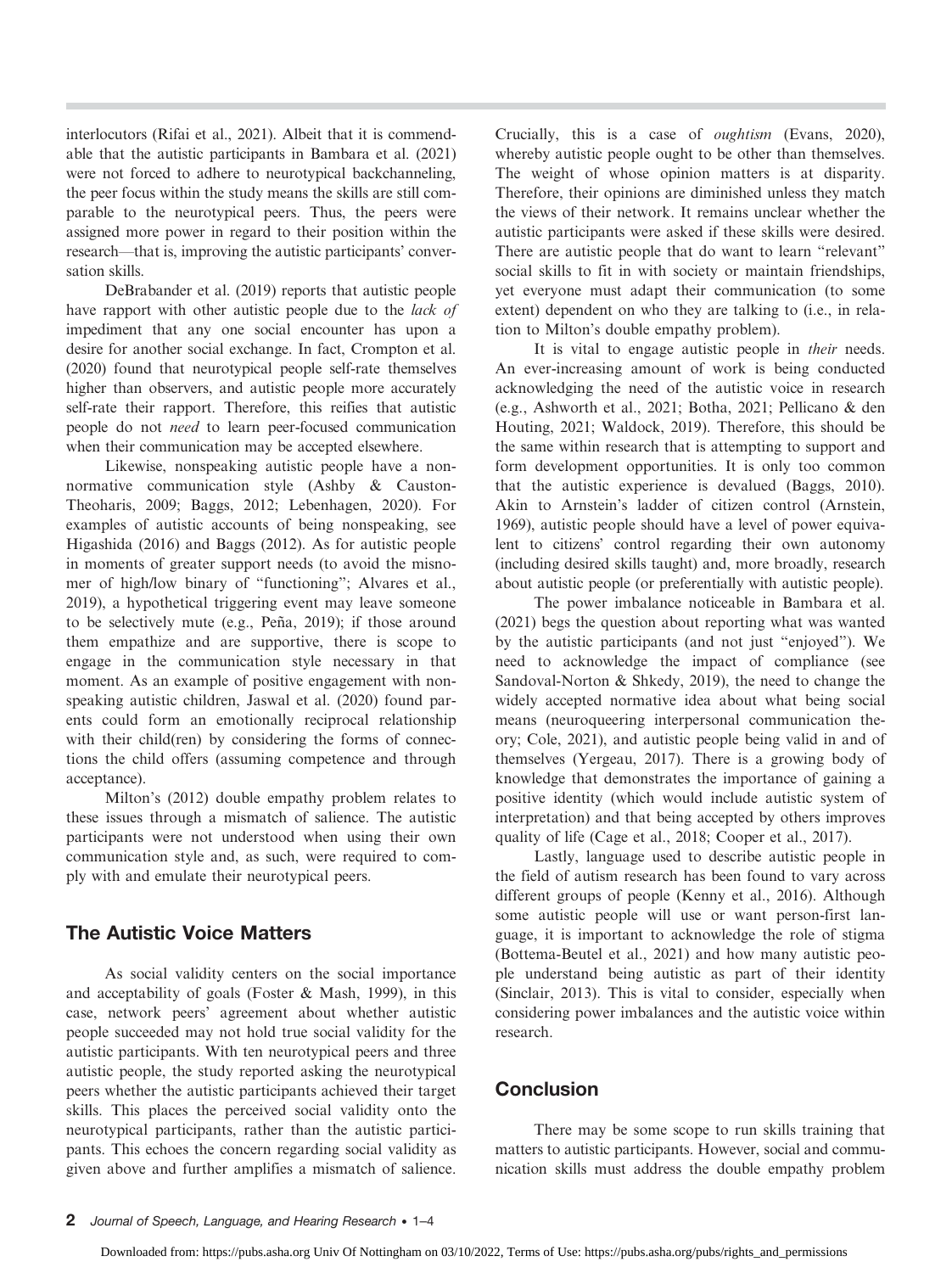and not require autistic people to adhere to a neurotypical system of interpretation. Furthermore, being critical of who is defining what is relevant in regard to power imbalances is a necessary consideration. Lastly, social validity must be both important and acceptable for the primary key stakeholder(s)—that is, the autistic individuals.

### Acknowledgments

The author would like to thank their autistic colleagues Susie Bass, Holly Smith-Grier, and Krysia Waldock for their support with writing this letter.

### References

- Alvares, G. A., Bebbington, K., Cleary, D., Evans, K., Glasson, E. J., Maybery, M. T., Pillar, S., Uljarević, M., Varcin, K., Wray, J., & Whitehouse, A. J. O. (2019). The misnomer of 'high functioning autism': Intelligence is an imprecise predictor of functional abilities at diagnosis. Autism, 24(1), 221–232. <https://doi.org/10.1177/1362361319852831>
- Arnstein, S. R. (1969). A ladder of citizen participation. Journal of the American Institute of Planners, 35(4), 216–224. [https://](https://doi.org/10.1080/01944366908977225) [doi.org/10.1080/01944366908977225](https://doi.org/10.1080/01944366908977225)
- Ashby, C. E., & Causton-Theoharis, J. N. (2009). Disqualified in the human race: A close reading of the autobiographies of individuals identified as autistic. International Journal of Inclusive Education, 13(5), 501–516. [https://doi.org/10.1080/](https://doi.org/10.1080/13603110801886673) [13603110801886673](https://doi.org/10.1080/13603110801886673)
- Ashworth, M., Crane, L., Steward, R., Bovis, M., & Pellicano, E. (2021). Toward empathetic autism research: Developing an autism-specific research passport. Autism in Adulthood, 3(3), 280–288.<https://doi.org/10.1089/aut.2020.0026>
- Baggs, A. (2010). Up in the clouds and down in the valley: My richness and yours. Disability Studies Quarterly, 30(1). [https://](https://doi.org/10.18061/dsq.v30i1.1052) [doi.org/10.18061/dsq.v30i1.1052](https://doi.org/10.18061/dsq.v30i1.1052)
- Baggs, A. (2012). Untitled. In Autistic Self Advocacy Network (Ed.), Loud hands: Autistic people, speaking (pp. 324–334). Autistic Press.
- Bambara, L. M., Cole, C. L., Telesford, A., Bauer, K., Bilgili-Karabacak, I., Weir, A., & Thomas, A. (2021). Using peer supports to encourage adolescents with autism spectrum disorder to show interest in their conversation partners. Journal of Speech, Language, and Hearing Research, 64(12), 4845–4860. [https://doi.org/10.1044/2021\\_JSLHR-21-00150](https://doi.org/10.1044/2021_JSLHR-21-00150)
- Botha, M. (2021). Academic, activist, or advocate? Angry, entangled, and emerging: A critical reflection on autism knowledge production. Frontiers in Psychology, 12, Article 727542.<https://doi.org/10.3389/fpsyg.2021.727542>
- Bottema-Beutel, K., Kapp, S. K., Lester, J. N., Sasson, N. J., & Hand, B. N. (2021). Avoiding ableist language: Suggestions for autism researchers. Autism in Adulthood, 3(1), 18–29. <https://doi.org/10.1089/aut.2020.0014>
- Cage, E., Di Monaco, J., & Newell, V. (2018). Experiences of autism acceptance and mental health in autistic adults. Journal of Autism and Developmental Disorders, 48(2), 473–484. <https://doi.org/10.1007/s10803-017-3342-7>
- Cage, E., & Troxell-Whitman, Z. (2019). Understanding the reasons, contexts and costs of camouflaging for autistic adults.

Journal of Autism and Developmental Disorders, 49(5), 1899–1911. <https://doi.org/10.1007/s10803-018-03878-x>

- Cole, K. L. (2021). Neuroqueering interpersonal communication theory: Listening to autistic object-orientations. Review of Communication, 21(3), 187–205. [https://doi.org/10.1080/15358593.](https://doi.org/10.1080/15358593.2021.1961849) [2021.1961849](https://doi.org/10.1080/15358593.2021.1961849)
- Cooper, K., Smith, L. G. E., & Russell, A. (2017). Social identity, self-esteem, and mental health in autism. European Journal of Social Psychology, 47(7), 844–854. [https://doi.org/10.1002/ejsp.](https://doi.org/10.1002/ejsp.2297) [2297](https://doi.org/10.1002/ejsp.2297)
- Crompton, C. J., Sharp, M., Axbey, H., Fletcher-Watson, S., Flynn, E. G., & Ropar, D. (2020). Neurotype-matching, but not being autistic, influences self and observer ratings of interpersonal rapport. Frontiers in Psychology, 11, Article 586171. <https://doi.org/10.3389/fpsyg.2020.586171>
- Davis, R., & Crompton, C. (2021). What do new findings about social interaction in autistic adults mean for neurodevelopmental research? Perspectives on Psychological Science, 16(3), 649–653.<https://doi.org/10.1177/1745691620958010>
- DeBrabander, K. M., Morrison, K. E., Jones, D. R., Faso, D. J., Chmielewski, M., & Sasson, N. J. (2019). Do first impressions of autistic adults differ between autistic and nonautistic observers? Autism in Adulthood, 1(4), 250–257. [https://doi.org/](https://doi.org/10.1089/aut.2019.0018) [10.1089/aut.2019.0018](https://doi.org/10.1089/aut.2019.0018)
- Evans, M. (2020). Oughtism and oughtistic narratives in the lives of autistic people and their families. Ought: The Journal of Autistic Culture, 1(1), 62–78.
- Foster, S. L., & Mash, E. J. (1999). Assessing social validity in clinical treatment research: Issues and procedures. Journal of Consulting and Clinical Psychology, 67(3), 308–319. [https://](https://doi.org/10.1037/0022-006X.67.3.308) [doi.org/10.1037/0022-006X.67.3.308](https://doi.org/10.1037/0022-006X.67.3.308)
- Halsall, J., Clarke, C., & Crane, L. (2021). "Camouflaging" by adolescent autistic girls who attend both mainstream and specialist resource classes: Perspectives of girls, their mothers and their educators. Autism, 25(7), 2074–2086. [https://doi.org/10.](https://doi.org/10.1177/13623613211012819) [1177/13623613211012819](https://doi.org/10.1177/13623613211012819)
- Higashida, N. (2016). The reason I jump: The inner voice of a thirteen-year-old boy with autism (K. A. Yoshida & D. Mitchell, Trans.). Random House.
- Jack, J. (2013). On the limits of human: Haggling with Burke's "definition of man." In D. Anderson (Ed.), Burke in the archives: Using the past to transform the future of Burkean studies (pp. 84–98). University of South Carolina Press.
- Jaswal, V. K., Dinishak, J., Stephan, C., & Akhtar, N. (2020). Experiencing social connection: A qualitative study of mothers of nonspeaking autistic children. PLOS ONE, 15(11), e0242661.<https://doi.org/10.1371/journal.pone.0242661>
- Kapp, S. K. (Ed.). (2020). Autistic community and the neurodiversity movement: Stories from the frontline. Springer Nature.
- Kenny, L., Hattersley, C., Molins, B., Buckley, C., Povey, C., & Pellicano, E. (2016). Which terms should be used to describe autism? Perspectives from the UK autism community. Autism, 20(4), 442–462.<https://doi.org/10.1177/1362361315588200>
- Lebenhagen, C. (2020). Including speaking and nonspeaking autistic voice in research. Autism in Adulthood, 2(2), 128–131. <https://doi.org/10.1089/aut.2019.0002>
- Libsack, E. J., Keenan, E. G., Freden, C. E., Mirmina, J., Iskhakov, N., Krishnathasan, D., & Lerner, M. D. (2021). A systematic review of passing as non-autistic in autism spectrum disorder. Clinical Child and Family Psychology Review, 24(4), 783–812.<https://doi.org/10.1007/s10567-021-00365-1>
- McCracken, C. (2021). Autistic identity and language learning: Response to Kissine. Language, 97(3), e211–e217. [https://doi.](https://doi.org/10.1353/lan.2021.0038) [org/10.1353/lan.2021.0038](https://doi.org/10.1353/lan.2021.0038)